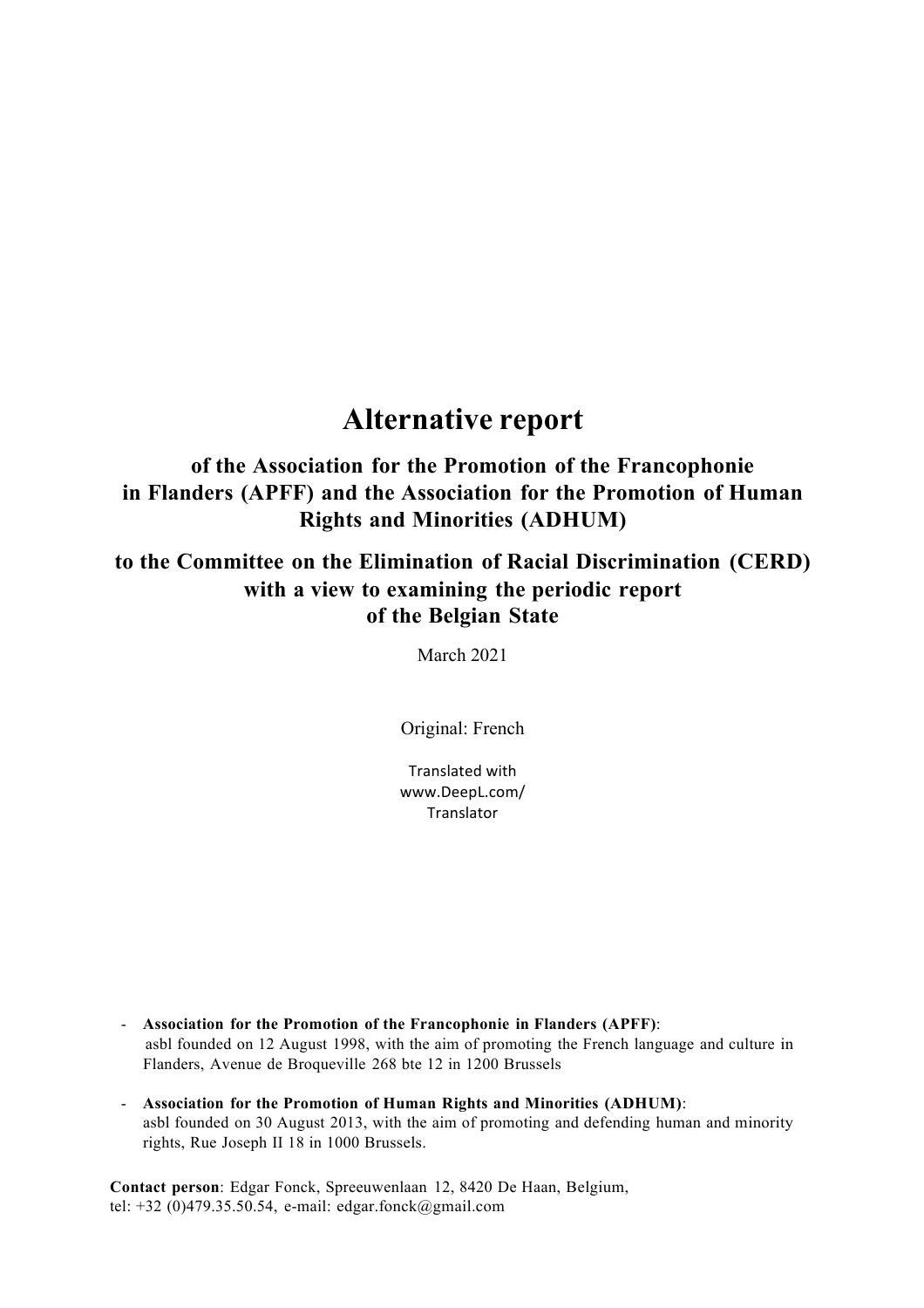The purpose of this document is to inform the CERD of Belgium's current shortcomings in the implementation of the International Convention on the Elimination of All Forms of Racial Discrimination implementation of the International Convention on the Elimination of All Forms of Racial Discrimination.

## **Implementation of the Convention**

### **FEDERAL INSTITUTE FOR THE PROTECTION AND PROMOTION OF HUMAN RIGHTS**

1. During its second Universal Periodic Review (UPR) in 2016, more than thirty states recommended that Belgium speed up the creation of a national human rights institute (NHRI) in line with the Paris Principles.

2. The Federal Institute for the Protection and Promotion of Human Rights, the Belgian NHRI, which was created by the law of 12 May 2019, before the last federal elections in Belgium and has just been installed, unfortunately does not offer any progress in the fight against linguistic discrimination (see next chapter). Indeed, the future Institute will not deal with individual complaints. Yet, among the discrimination that non-citizens may have to suffer is discrimination based on language.

3. APFF and ADHUM, despite its satisfaction at finally seeing an NHRI created in Belgium, deplore the fact that civil society was not brought together to discuss the text of the draft law before it was adopted. Contrary to the commitment made during our visit to the office of the Minister of Justice on 30 April 2018, civil society has not been brought together to discuss the text of this draft law.

4. Two UN committees have recently expressed concern about the shortcomings of the future Belgian NHRI.

5. In the context of the examination of Belgium's sixth periodic report<sup>1</sup>, the Human Rights Committee (CCPR) questioned, in October 2019, the coordination between the sectoral human rights institutions and the new Federal Institute.

6. The CCPR recommended that Belgium give the Institute *"a comprehensive mandate and all the necessary means to fully carry out its mandate, including the possibility to receive complaints"*.

7. During the examination of Belgium's fifth periodic report<sup>2</sup>, the Committee on Economic, Social and Cultural Rights (CESCR) expressed *"concern that the mandate of the Federal Institute for*  Human Rights is, for the time being, limited to the federal level and that it has no competence to *receive individual complaints".*

8. The CESCR recommended that the Belgian State broaden the mandate of the national human rights institution, in accordance with the Paris Principles, which would apply to the federal State and the Regions. It also encourages the Belgian State to examine the possibility of endowing the Institute with the capacity to receive and examine complaints and requests concerning individual situations.

9. It should also be noted that the Flemish Region (federated entity) decided in its government agreement of 2019 to withdraw from the cooperation agreement with UNIA, which is valid until

<sup>1</sup> CCPR/C/BEL/CO/6, paragraphs 9 and 10

 $2$  E/C.12/BEL/CO/5, paras. 7 and 8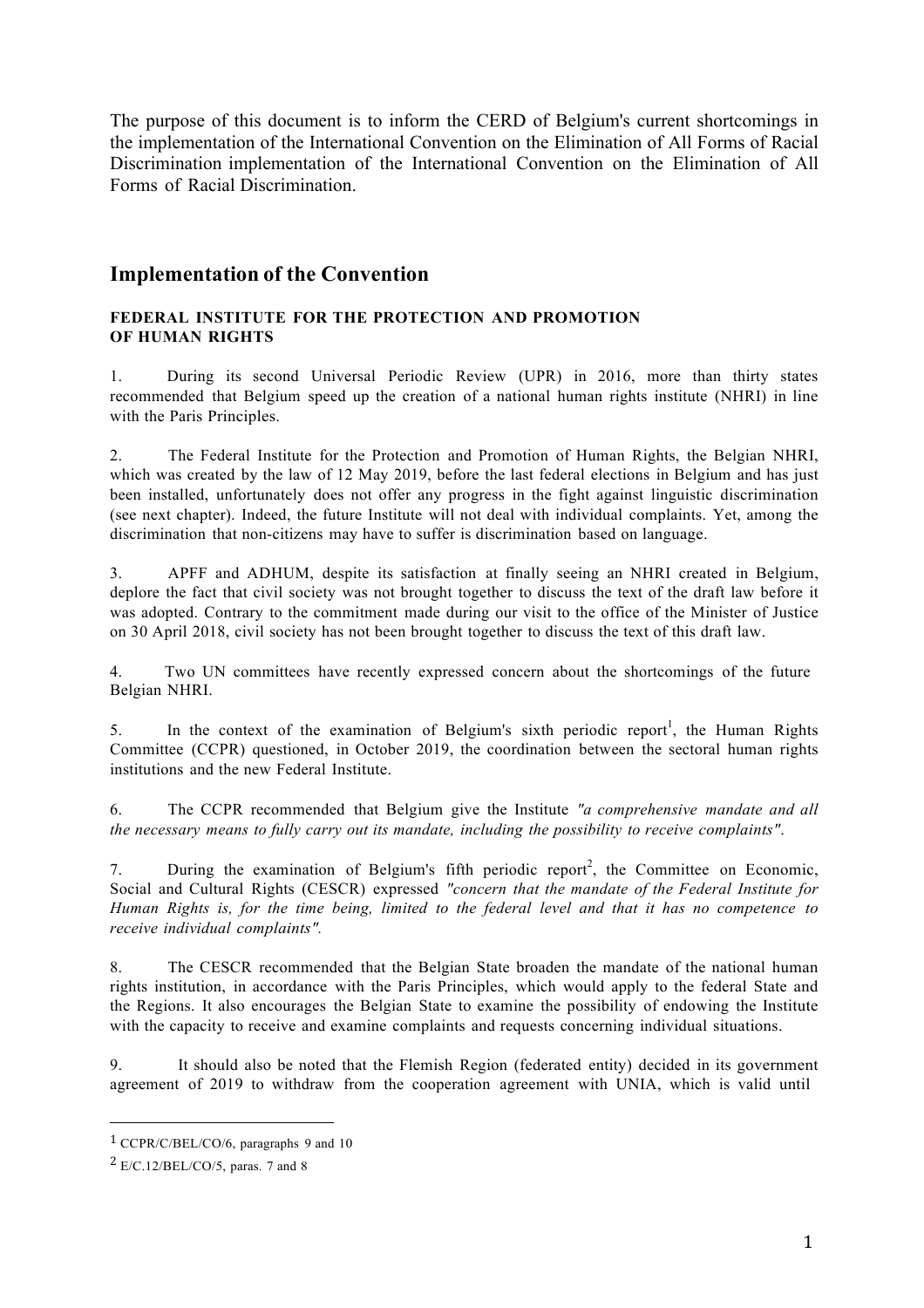March 2023. If the Flemish Parliament wants to withdraw from this agreement, it must notify the parliaments of the other entities of the country of its decision to withdraw by 15 September 2022 at the latest. The creation of an additional institution that would focus on Flemish competences alone would be highly detrimental to the development of the implementation of the Convention in the domestic legal order.

10. The departure of Flanders from UNIA, which is currently Belgium's type B NHRI, would result in a loss of 10% of UNIA's resources and a serious complication of the whole edifice designed to protect and promote human rights in Belgium.

11. In any case, the expertise accumulated over the last 25 years by UNIA would be lost.

### **LINGUISTIC DISCRIMINATION**

12. Since the 2007 anti-discrimination laws, language has been included as one of the grounds for discrimination that the law aims to combat  $3$  (Article 3). The Belgian legislator entrusted the Interfederal Centre for Equal Opportunities (called UNIA) with the task of ensuring the proper implementation of the anti-discrimination law.

13. However, an exception was made to this jurisdiction for disputes or litigation based on language discrimination. Article 29  $\S2$  of the Act provides that the King (i.e. the federal executive, represented by the Federal Government) shall designate the body that shall be competent for discrimination on the basis of language, a provision that has never been implemented.

14. As a result, UNIA cannot deal with reports where the discrimination is based on language. UNIA told the Federal Parliament that it receives an average of 135 reports per year on the basis of language. Victims of language discrimination are still left to fend for themselves.

15. In the first evaluation report of the 2007 anti-discrimination laws<sup>4</sup>, the experts, chaired by Françoise Tulkens - who was a Belgian judge at the European Court of Human Rights from 1998 to 2012 - point to the lack of a competent body to deal with language discrimination. *"Article 29 §2 of the law entrusts the King with the task of designating the body that will be competent to deal with discrimination based on language. To date, however, this designation has not been made. Therefore, victims of discrimination on the basis of language cannot, unlike victims of discrimination on the other grounds mentioned in the legislation, benefit from the assistance, information and advice of a public institution specially created for this purpose. »*

16. After recalling that UNIA cannot intervene in cases of language discrimination and that in cases of discrimination on both language and another ground, the language dimension is disregarded, the experts state that *'this inconsistency in the protection against discrimination, which creates inequality between victims, should be remedied'*. They recommend that *'Article 29 §2 of the Anti-Discrimination Act* should be *implemented and an equality body should be appointed with competence for the language ground'*.

17. On the occasion of Belgium's fifth periodic report<sup>5</sup>, the Committee on Economic, Social and Cultural Rights (CESCR) asked Belgium *"to implement the recommendations issued by the Commission for the Evaluation of Federal Legislation on the Fight against Discrimination. It also recommends that Belgium designate a body responsible for dealing with complaints of discrimination based on language*.

<sup>3</sup> http://www.ejustice.just.fgov.be/cgi\_loi/change\_lg.pl?language=fr&la=F&cn=2007051035&table\_name=loi

<sup>4</sup> https://www.unia.be/files/Documenten/Aanbevelingenadvies/Commission\_dévaluation\_de\_la\_législation\_fédérale\_

on\_fighting\_discrimination.pdf

<sup>5</sup> E/C.12/BEL/CO/5, paras. 18 and 19